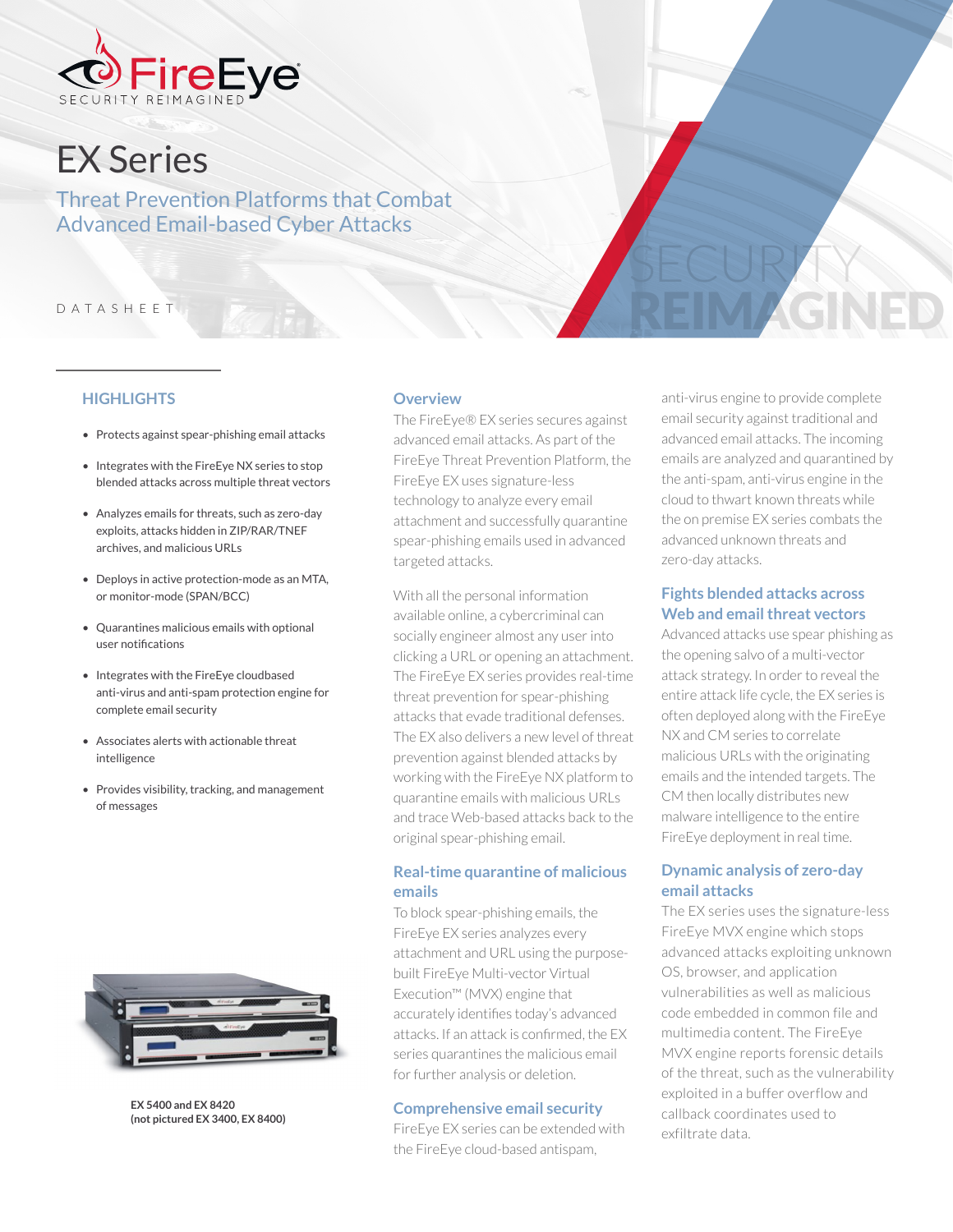## **Threat intelligence sharing across the enterprise**

The resulting dynamically generated, real-time threat intelligence can help all FireEye products protect the local network through integration with the FireEye CM platform. This intelligence can be shared globally through the FireEye Dynamic Threat Intelligence™ (DTI) cloud to notify all subscribers of emerging threats.

#### **YARA-based rules enables customization**

The EX series supports importing custom YARA rules to enable security analysts to specify rules to analyze email attachments for threats specific to the organization.

#### **Streamlined email threat management**

With the integrated offering of FireEye Email Threat Prevention using cloud-based anti-virus, anti-spam protection, and on premise EX series, organizations can gain operational effectiveness. The consolidation of advanced threat prevention with traditional security enables organizations to optimize spending, reduce false positives, and realize operational efficiencies.

#### **Technical Specifications**

|                                                         | EX 3400                                                                                       | EX 5400                                                                                       | EX 8400                                                                                       | EX 8420                                                                                       |
|---------------------------------------------------------|-----------------------------------------------------------------------------------------------|-----------------------------------------------------------------------------------------------|-----------------------------------------------------------------------------------------------|-----------------------------------------------------------------------------------------------|
| Performance*                                            | Up to 150,000 emails per day                                                                  | Up to 300,000 emails per day                                                                  | Up to 600,000 emails per day                                                                  | Up to 600,000 emails per day                                                                  |
| Network Interface Ports                                 | 2x 10/100/1000BASE-T Ports                                                                    | 2x 10/100/1000BASE-T Ports                                                                    | 2x 10/100/1000BASE-T Ports                                                                    | 2x 1000BASE-SX Fiber Optic<br>Ports (LC Multimode)                                            |
| <b>Management Ports</b>                                 | 1x 10/100/1000BASE-T Ports                                                                    | 1x 10/100/1000BASE-T Ports                                                                    | 1x 10/100/1000BASE-T Ports                                                                    | 1x 10/100/1000BASE-T Ports                                                                    |
| IPMI Port (rear panel)                                  | Included                                                                                      | Included                                                                                      | Included                                                                                      | Included                                                                                      |
| Front Panel LCD & Keypad                                | Included                                                                                      | Included                                                                                      | Included                                                                                      | Included                                                                                      |
| PS/2 Keyboard and Mouse,<br>DB15 VGA ports (rear panel) | Included                                                                                      | Included                                                                                      | Included                                                                                      | Included                                                                                      |
| USB Ports (rear panel)                                  | 2x Type A USB Ports                                                                           | 2x Type A USB Ports                                                                           | 2x Type A USB Ports                                                                           | 2x Type A USB Ports                                                                           |
| Serial Port (rear panel)                                | 115,200 bps, No Parity,<br>8 Bits, 1 Stop Bit                                                 | 115,200 bps, No Parity,<br>8 Bits, 1 Stop Bit                                                 | 115,200 bps, No Parity,<br>8 Bits, 1 Stop Bit                                                 | 115,200 bps, No Parity,<br>8 Bits, 1 Stop Bit                                                 |
| <b>Storage Capacity</b>                                 | 2x 600 GB HDD, RAID 1,<br>2.5 inch, FRU                                                       | 2x 600 GB HDD, RAID 1,<br>2.5 inch, FRU                                                       | 2x 600 GB HDD, RAID 1,<br>2.5 inch, FRU                                                       | 2x 600 GB HDD, RAID 1,<br>2.5 inch, FRU                                                       |
| Enclosure                                               | 1RU. Fits 19 inch Rack                                                                        | 1RU. Fits 19 inch Rack                                                                        | 2RU. Fits 19 inch Rack                                                                        | 2RU. Fits 19 inch Rack                                                                        |
| <b>Chassis Dimensions</b><br>(WxDxH)                    | $17.2" \times 27.8" \times 1.70"$<br>$(437 \times 706 \times 43.2 \text{ mm})$                | 17.2" x 27.8" x 1.70"<br>$(437 \times 706 \times 43.2 \text{ mm})$                            | $17.2" \times 28.0" \times 3.41"$<br>$(437 \times 711 \times 86.6$ mm)                        | $17.2" \times 28.0" \times 3.41"$<br>$(437 \times 711 \times 86.6$ mm)                        |
| <b>AC Power Supply</b>                                  | Redundant (1+1) 750 watt,<br>100 - 240 VAC, 9 - 4.5A,<br>50-60 Hz. IEC60320-C14<br>inlet, FRU | Redundant (1+1) 750 watt,<br>100 - 240 VAC, 9 - 4.5A.<br>50-60 Hz. IEC60320-C14<br>inlet, FRU | Redundant (1+1) 750 watt,<br>100 - 240 VAC, 9 - 4.5A.<br>50-60 Hz, IEC60320-C14<br>inlet, FRU | Redundant (1+1) 750 watt,<br>100 - 240 VAC. 9 - 4.5A.<br>50-60 Hz. IEC60320-C14<br>inlet, FRU |
| DC Power Supply                                         | Not Available                                                                                 | Not Available                                                                                 | Not Available                                                                                 | Not Available                                                                                 |
| <b>Power Consumption</b><br>Maximum (watts)             | 296 watts                                                                                     | 468 watts                                                                                     | 509 watts                                                                                     | 509 watts                                                                                     |
| <b>Thermal Dissipation</b><br>Maximum (BTU/h)           | 1010 BTU/h                                                                                    | 1597 BTU/h                                                                                    | 1737 BTU/h                                                                                    | 1737 BTU/h                                                                                    |
| MTBF(h)                                                 | 35,400 h                                                                                      | 34,600 h                                                                                      | 59.800 h                                                                                      | 59.800h                                                                                       |
| Appliance Alone /<br>As Shipped Weight Ib. (kg)         | $31$ lb. $(14$ kg $)/$<br>46 lb. (21 kg)                                                      | 32 lb. (15 kg) /<br>47 lb. (21 kg)                                                            | 42 lb. (19 kg) /<br>58 lb. (26 kg)                                                            | 42 lb. (19 kg) /<br>58 lb. (26 kg)                                                            |
| <b>Security Certifications</b>                          | CC NDPP v1.1                                                                                  | CC NDPP v1.1                                                                                  | CC NDPP v1.1                                                                                  | CC NDPP v1.1                                                                                  |
| <b>Operating Temperature</b>                            | $10^{\circ}$ C to $35^{\circ}$ C                                                              | $10^{\circ}$ C to $35^{\circ}$ C                                                              | 10° C to 35° C                                                                                | $10^{\circ}$ C to $35^{\circ}$ C                                                              |
| Operating Relative Humidity                             | 10% to 85% (non-condensing)                                                                   | 10% to 85% (non-condensing)                                                                   | 10% to 85% (non-condensing)                                                                   | 10% to 85% (non-condensing)                                                                   |
| <b>Operating Altitude</b>                               | 5.000 ft.                                                                                     | 5.000 ft.                                                                                     | 5.000 ft.                                                                                     | 5.000 ft.                                                                                     |

**Note:** All performance values vary depending on the system configuration and traffic profile being processed.